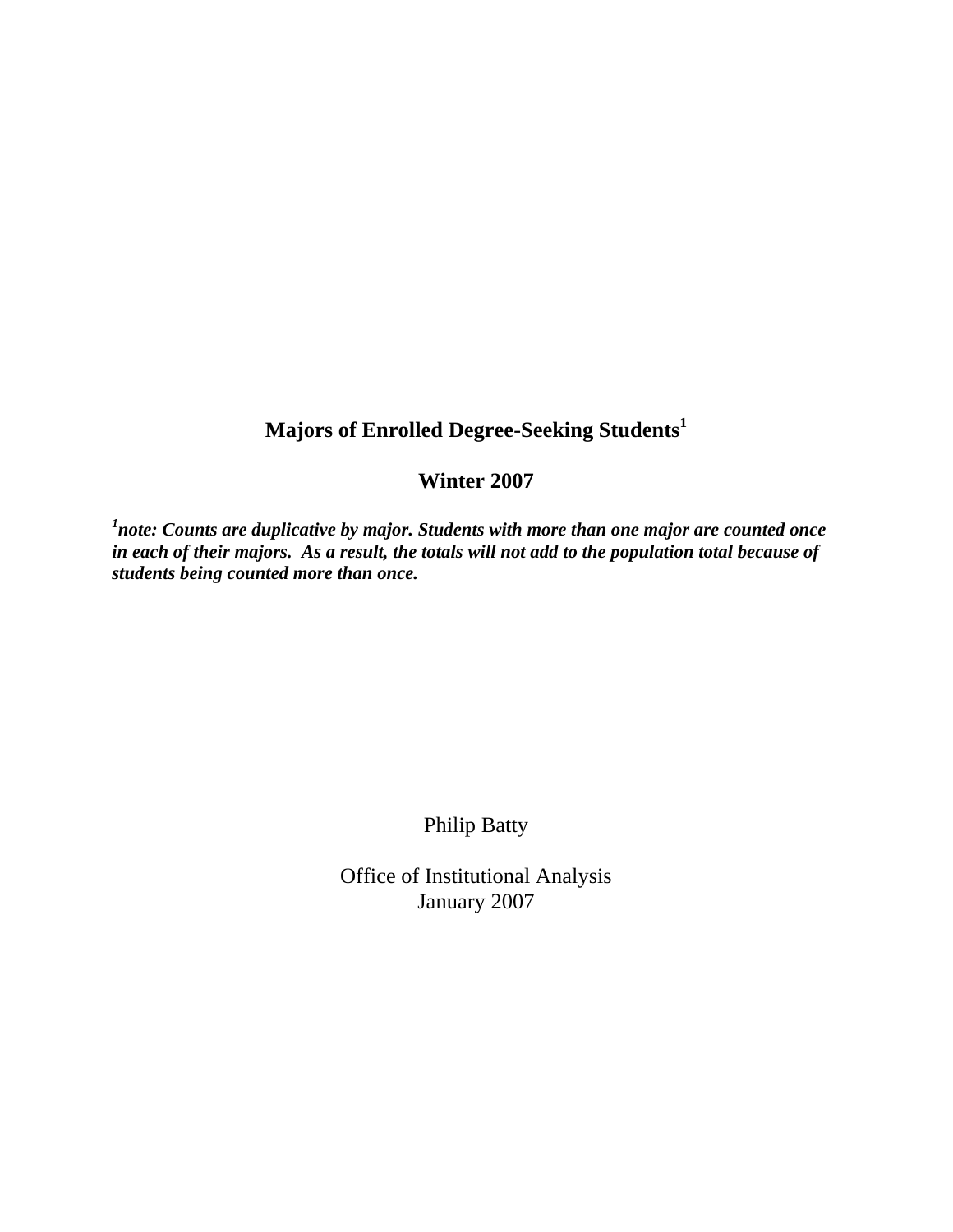**Enrollment of Undergraduate Degree-seeking Students by Major and Class Winter 2007** 

|                                 | <b>FR</b>      | <b>SO</b>        | <b>JR</b>        | <b>SR</b> | <b>Total</b> |
|---------------------------------|----------------|------------------|------------------|-----------|--------------|
| <b>ACCOUNTING</b>               | 14             | 14               | 124              | 223       | 375          |
| <b>ADV PUBLIC RELATIONS</b>     | 56             | 114              | 125              | 174       | 469          |
| <b>ANTHROPOLOGY</b>             | 5              | 27               | 22               | 38        | 92           |
| <b>ART &amp; DESIGN</b>         | 52             | 47               | 70               | 112       | 281          |
| <b>ATHLETIC TRAINING</b>        | 31             | 43               | 29               | 33        | 136          |
| <b>BEHAVIORAL SCIENCE</b>       | 5              | 10               | 33               | 51        | 99           |
| <b>BIOLOGY</b>                  | 63             | 96               | 86               | 166       | 411          |
| <b>BIOMEDICAL SCIENCE</b>       | 115            | 167              | 183              | 228       | 693          |
| <b>BIOPSYCHOLOGY</b>            | $\overline{2}$ | 6                | 4                | 11        | 23           |
| <b>BROADCASTING</b>             | 20             | 27               | 37               | 36        | 120          |
| <b>BUSINESS ECONOMICS</b>       | $\overline{2}$ | $\overline{4}$   | 33               | 65        | 104          |
| <b>BUSINESS GENERAL</b>         | 18             | 18               | 46               | 74        | 156          |
| <b>CELL &amp; MOLECULAR BIO</b> | $\overline{4}$ | 8                | 19               | 20        | 51           |
| <b>CHEMISTRY</b>                | 19             | 25               | 21               | 46        | 111          |
| <b>CLASSICAL TRADITION</b>      | $\overline{2}$ | 3                | 9                | 18        | 32           |
| <b>CLINICAL LAB SCIENCES</b>    | $\mathbf 1$    | 5                | 6                | 28        | 40           |
| <b>COMMUNICATIONS</b>           | 39             | 52               | 66               | 115       | 272          |
| <b>COMPUTER SCIENCE</b>         | $\overline{4}$ | 11               | 15               | 60        | 90           |
| <b>CRIMINAL JUSTICE</b>         | 83             | 131              | 172              | 249       | 635          |
| <b>DANCE</b>                    | 11             | 14               | $\overline{4}$   | 5         | 34           |
| <b>EARTH SCIENCE</b>            | 5              | $\overline{7}$   | $\overline{0}$   | 10        | 22           |
| <b>ECONOMICS</b>                | $\overline{0}$ | $\overline{0}$   | 6                | 17        | 23           |
| <b>ENGINEERING</b>              | 3              | $\overline{7}$   | $\overline{2}$   | 108       | 120          |
| <b>ENGLISH</b>                  | 81             | 114              | 184              | 447       | 826          |
| <b>EXERCISE SCIENCE</b>         | 14             | 40               | 28               | 25        | 107          |
| <b>FILM &amp; VIDEO</b>         | 65             | 85               | 70               | 111       | 331          |
| <b>FINANCE</b>                  | 8              | 13               | 115              | 270       | 406          |
| <b>FRENCH</b>                   | 6              | 10               | 10               | 24        | 50           |
| <b>GEOCHEMISTRY</b>             | $\overline{0}$ | $\boldsymbol{0}$ | $\overline{0}$   | 3         | 3            |
| <b>GEOGRAPHY</b>                | $\overline{0}$ | 6                | 10               | 21        | 37           |
| <b>GEOLOGY</b>                  | $\mathbf{2}$   | 13               | 8                | 30        | 53           |
| <b>GERMAN</b>                   | 1              | $\overline{4}$   | 6                | 17        | 28           |
| <b>HEALTH COMM</b>              | $\overline{7}$ | 10               | 23               | 25        | 65           |
| <b>HEALTH PROFESSIONS</b>       | 28             | 94               | 59               | 30        | 211          |
| <b>HEALTH SCIENCE</b>           | $\mathbf{1}$   | 8                | 82               | 181       | 272          |
| <b>HISTORY</b>                  | 39             | 63               | 98               | 239       | 439          |
| <b>HONORS PROGRAM</b>           | $\overline{0}$ | $\overline{0}$   | $\boldsymbol{0}$ | 1         |              |
| <b>HOSPITALITY TOURISM</b>      | 37             | 93               | 109              | 174       | 413          |
| <b>INFORMATION SYSTEMS</b>      | $\overline{2}$ | 8                | 18               | 56        | 84           |
| <b>INTEGRATED SCIENCE</b>       | 15             | 29               | 30               | 138       | 212          |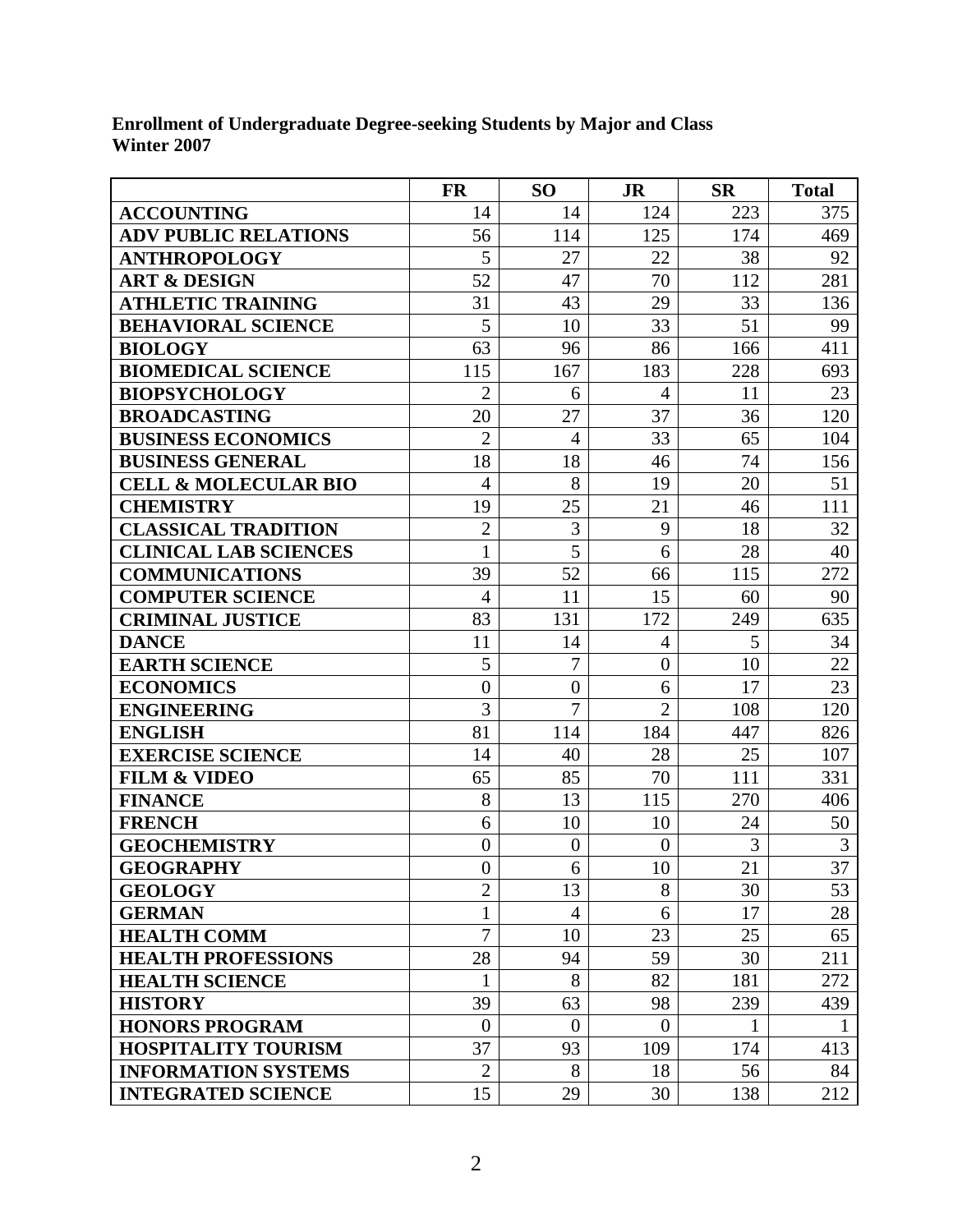| <b>INTERNATIONAL BUSINESS</b>  | 8                | $\overline{7}$ | 34             | 48             | 97             |
|--------------------------------|------------------|----------------|----------------|----------------|----------------|
| <b>INTERNATIONAL REL</b>       | 21               | 34             | 30             | 56             | 141            |
| <b>JOURNALISM</b>              | 25               | 29             | 30             | 37             | 121            |
| <b>LEGAL STUDIES</b>           | $\overline{4}$   | 19             | 28             | 49             | 100            |
| <b>LIBERAL STUDIES</b>         | 6                | 13             | 26             | 82             | 127            |
| <b>MANAGEMENT</b>              | 6                | $\overline{7}$ | 132            | 295            | 440            |
| <b>MARKETING</b>               | 5                | 8              | 130            | 284            | 427            |
| <b>MATHEMATICS</b>             | 70               | 92             | 94             | 182            | 438            |
| <b>MEDICAL IMAGING/RAD SCI</b> | $\overline{0}$   | $\overline{0}$ | $\overline{0}$ | 43             | 43             |
| <b>MUSIC</b>                   | 35               | 42             | 35             | 67             | 179            |
| <b>NAT RESOURCE MGT</b>        | $\overline{7}$   | 13             | 30             | 57             | 107            |
| <b>NURSING</b>                 | 19               | 41             | 59             | 278            | 397            |
| <b>NURSING - RN</b>            | 1                | 8              | $\overline{7}$ | 19             | 35             |
| <b>OCCUP SAFETY</b>            | $\boldsymbol{0}$ | $\overline{2}$ | 11             | 22             | 35             |
| <b>PHILOSOPHY</b>              | 5                | 8              | 25             | 48             | 86             |
| <b>PHOTOGRAPHY</b>             | 30               | 38             | 43             | 75             | 186            |
| PHYSICAL EDUC                  | 21               | 48             | 98             | 228            | 395            |
| <b>PHYSICS</b>                 | 9                | 6              | 13             | 20             | 48             |
| <b>POLITICAL SCI</b>           | 38               | 48             | 47             | 87             | 220            |
| <b>PRE BUSINESS</b>            | 302              | 482            | 259            | 48             | 1091           |
| PRE COMPUTER SCI               | 25               | 33             | 17             | 12             | 87             |
| <b>PRE ECONOMICS</b>           | $\theta$         | $\overline{2}$ | $\overline{2}$ | $\overline{0}$ | $\overline{4}$ |
| PRE ENGINEERING                | 128              | 93             | 99             | 64             | 384            |
| <b>PRE HEALTH</b>              | 107              | 49             | 11             | 6              | 173            |
| PRE INFO SYSTEMS               | 17               | 23             | 28             | 9              | 77             |
| PRE MED IMAGING                | 29               | 60             | 57             | 31             | 177            |
| <b>PRE MED TECH</b>            | 157              | 68             | 15             | 3              | 243            |
| <b>PRE NURSING</b>             | 285              | 268            | 193            | 245            | 991            |
| PRE PHYSICAL THER              | 83               | 28             | 18             | 5              | 134            |
| <b>PSYCHOLOGY</b>              | 96               | 141            | 201            | 316            | 754            |
| <b>PUBLIC ADMIN</b>            |                  | 25             | 38             | 58             | 122            |
| <b>RECREATION</b>              | 5                | 10             | 17             | 35             | 67             |
| <b>RUSSIAN STUDIES</b>         | 1                | 4              | 3              | 13             | 21             |
| <b>SOC STUDIES GROUP</b>       | 26               | 69             | 107            | 299            | 501            |
| <b>SOCIAL WORK</b>             | 30               | 66             | 95             | 115            | 306            |
| <b>SOCIOLOGY</b>               | $\overline{2}$   | 31             | 41             | 72             | 146            |
| <b>SPANISH</b>                 | 29               | 45             | 56             | 118            | 248            |
| <b>SPECIAL EDUC</b>            | 43               | 76             | 93             | 241            | 453            |
| <b>STATISTICS</b>              | 5                | 6              | 12             | 29             | 52             |
| <b>THEATRE</b>                 | 10               | $\overline{7}$ | 16             | 25             | 58             |
| <b>UG DEGREE SEEKING</b>       | 898              | 426            | 127            | 102            | 1553           |
| <b>UG NON-DEGREE</b>           | 140              | 11             | 5              | 3              | 159            |
| <b>WRITING</b>                 | 12               | 31             | 54             | 68             | 165            |